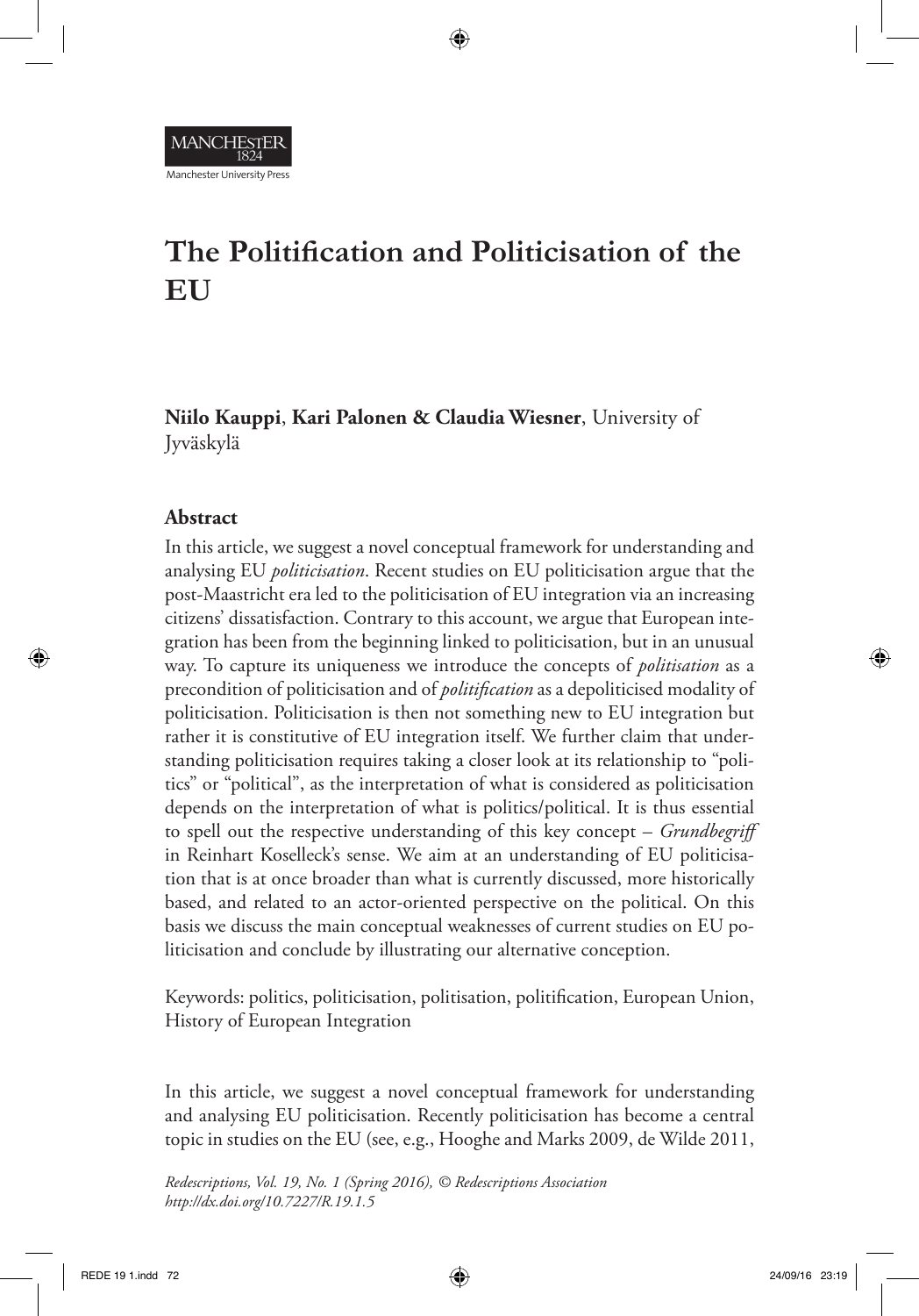# ⊕

#### Redescriptions *19/1*

de Wilde and Zürn 2012, Green-Pedersen 2012, Hutter and Grande 2014; Statham and Trenz 2013 and 2014, as well as the contributions in the special issue of *West European Politics* vol. 39, issue 1, 2016). For these studies on EU politicisation the relevant context is the post-Maastricht era. According to current politicisation research during this time an increasing citizens' dissatisfaction towards EU integration developed, which built a fertile ground for "politicisation".

Characteristic of the current research on EU politicisation is a curious autonomisation of the expression "politicisation". The concepts of politicisation and politics are either taken for granted without defining them properly, or they are given narrow definitions. As we will show, such a view clearly is too limiting if one considers both the history of the concepts and the practices of European integration. Contrary to such a narrow perspective on EU politicisation, our core argument is that understanding politicisation and related concepts requires taking a closer look at its relationship to "politics" or "political". The interpretation of what is considered as politicisation crucially depends on the interpretation of what is politics/political.

We base our argument on the theoretical and methodological perspective of conceptual history that maintains that key concepts such as politicisation cannot be used without contributing to the controversies around them and to the different interpretations that are possible. Key concepts are thus always imminently controversial and contingent in their usage and normative colour or tone. In other words: there never is one single understanding of a concept, but always a variety of possible understandings. In particular when concepts aim at grasping complex phenomena or are subject to several interpretations, as it is the case with politics and politicisation, scholars should reflect on their own interpretations, as well as on those of the actors using these concepts and their academic interpreters.

Against this background, we argue that European integration has been from the beginning linked to politicisation, but in an unusual way. Politicisation is thus not something new to EU integration but rather it is constitutive of it. The initial politicising momentum of integration consisted in opening up a new dimension of politics, namely the possibility of Europeanisation and the denaturalisation of the nation state as a given and self-evident unit of politics (see Kauppi 2005, 2010). The first novelty of this initial politicising momentum represents a radical break from a former dichotomy of doing politics either at the "European" level or at the state level. It tears down the closed shop character of "national" politics as well as the traditional divide between foreign and domestic politics. While EU integration thus has been political from the beginning, after the defeat of the European Political Community in 1954 politicians, ministers, officials, and academics (through theories like neofunctionalism) have presented it as being fundamentally non-political, for political reasons. This is a second novelty of the process.

⊕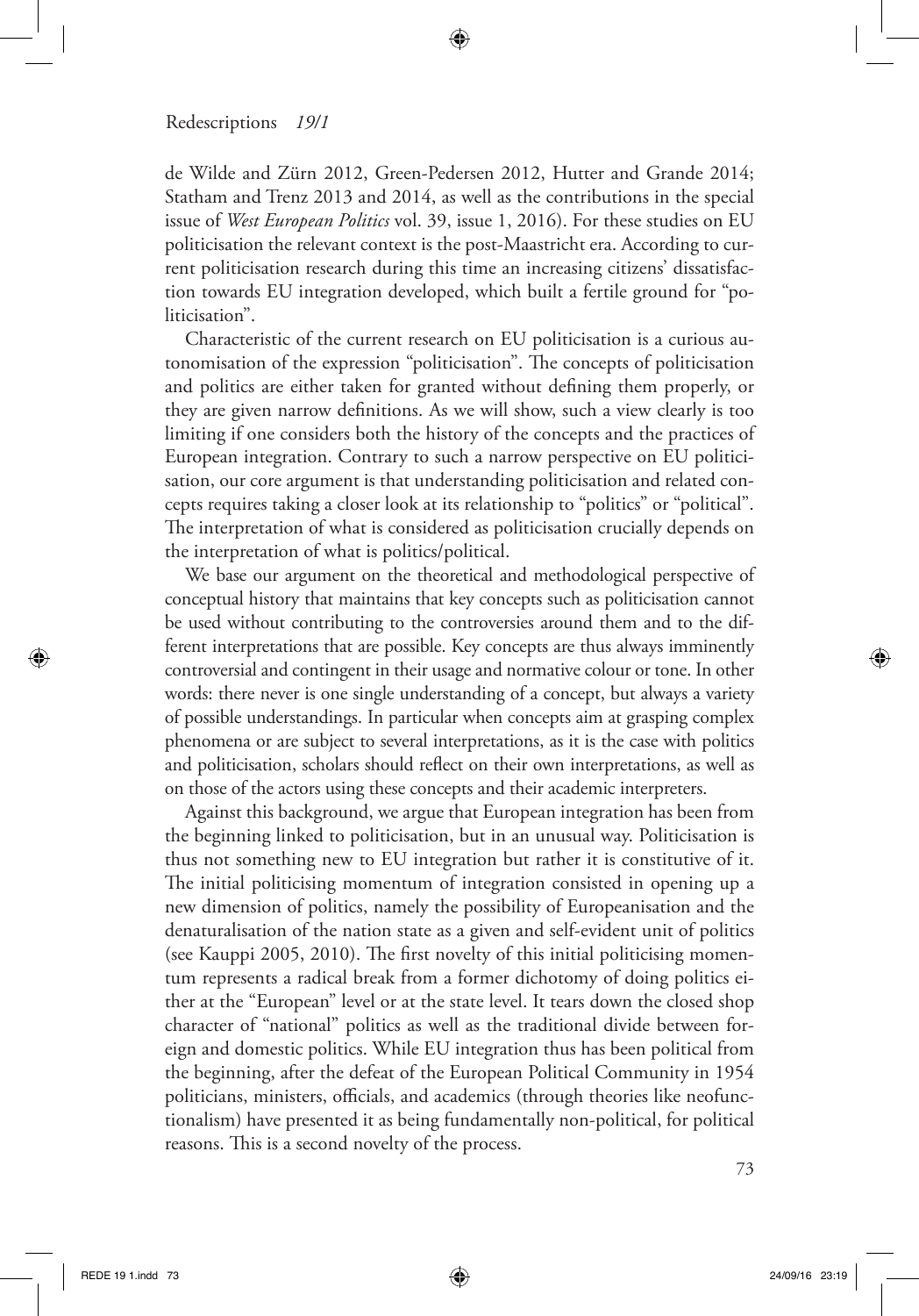## *Niilo Kauppi et al.: The Politification and Politicisation of the EU*

From our perspective, and this is our second point, the understanding of politicisation in most of the current EU studies offers a too narrow view of the concept of politics. The discussions in political theory and intellectual history, in constitutional and international law as well as in the non-disciplinary and partly non-academic writings on the conceptual horizon of politics are largely absent. Another aim in this article is to get beyond this kind of "mythology of parochialism" (Skinner 1969) of dealing with politics in EU studies. The recent research that is the starting point of this article is just one example of such parochialism in EU studies. In this essay we use one example of this research as a "representative anecdote" in the sense of Kenneth Burke (1945).

⊕

In our analysis we shall use both historical studies of the concept and historically relevant linguistic nuances to spell out the various possible aspects of the concept "politicisation". The possibility of engaging in creative political action beyond the nation-state in the European context will be described by distinguishing between three terms that refer to different facets of the concept: "politisation" as a passive form and precondition of politicisation, "politicisation" as rendering something political, and "politification" as politicisation through depoliticisation (for a slightly different understanding of the concept see Duclos 1962).

In the following, we will first explain the conceptual cluster around politicisation, politisation and politification. We will then continue with a reading of some texts that summarize the main assumptions of the recent EU politicisation literature, and discuss the main conceptual weaknesses of these studies. The limitations of what we term a field approach to politics and politicisation provides the point of departure for rethinking the concept of politics and its relationship to politicisation in terms that avoid spatial and functional metaphors. From our perspective, current accounts of politicisation are insufficient for capturing the power dynamics involved in European integration. We aim at an understanding of EU politicisation that is at once more historical and based on an actor-oriented perspective on the political. Finally, we will develop our alternative conception of EU politicisation and illustrate it with concrete examples.

### **Politics, Politisation, Politicisation and Politification**

In European political science some scholars, largely forgotten today, have attempted to theorize the politicisation of European politics. French political scientist Pierre Duclos devised at the beginning of the 1960s the concept of "politification" to describe the political dynamics of European integration (Duclos 1962; Sidjanski 2003, 538; Meynaud and Sidjanski 1965). By politi-

74

⊕

↔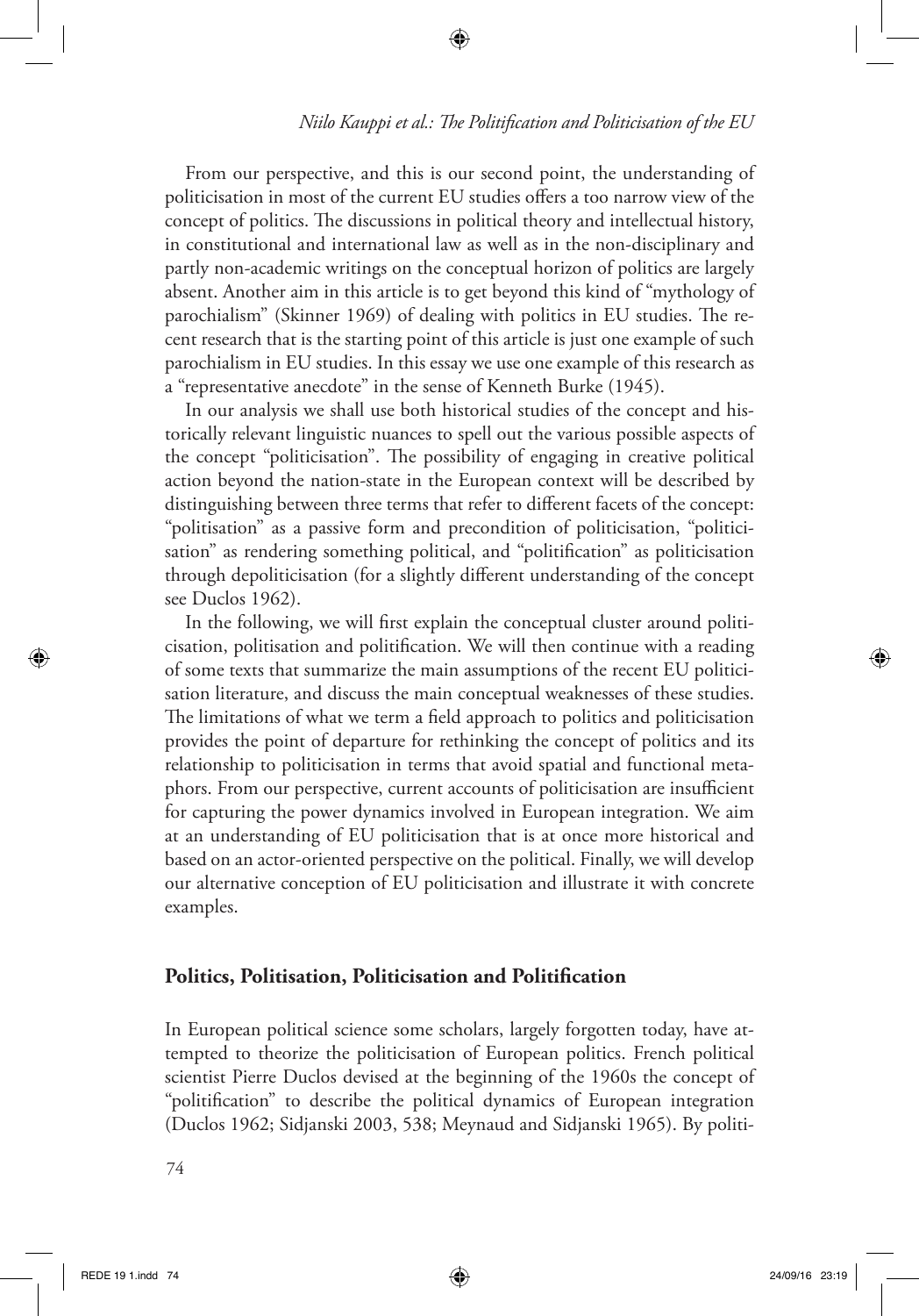fication he meant the transfer of power from the national to the supranational level, a level that would be equipped with considerable executive power. He considered that a society is "politified" to the extent that it has "a special organization capable of maintaining, failing the approval, consent or agreement of the group, the group's cohesion, survival, and adaptation" (Duclos 1962).

↔

This transfer to "a special organization" could be sudden, Duclos had in mind the constitution of the US, or gradual like in the case of European integration. Politification would mean that political procedures would replace the normal diplomatic procedures reigning in international politics. In Duclos's mind politification is a broad development that has to do with procedure or the rules of the political game, the substitution of a diplomatic procedure with a political procedure that could include parliamentary and democratic procedures, although he did not specify this. It involves a collective conversion, a transformation in the guiding values of groups and individuals. It requires in the words of Swiss political scientist Dusan Sidjanski "the attractive diffusion of a certain number of concepts and ethical principles that will reinforce the innermost convictions (of Europeans) relative to a unified Europe" (Sidjanski 2003).

From today's perspective this global triumph of political procedure has failed and led to the politics of depoliticisation (Bourdieu 1998). Political decisions are presented as not being political, there being no alternatives. Furthermore, while professional politicians in the EU perceive European integration as a political process, in the sense that political positions in the Commission and the Parliament are integrated into their career paths, European citizens have weak knowledge of European politics, and are on the whole not very interested in European Parliament elections for instance. In fact, one could even say that the opposite to what Duclos imagined has happened. To European citizens the politification of European integration has in reality been a process of depoliticisation, in a double sense that it has been presented as being nonpolitical and they have been kept at an arms length from it. This depolicisation and lack of public debate about alternatives combined to supranational "policies without politics" have contributed to increasing political opacity and a generalization of doubt, distrust and political disenchantment.

It is clear that how one understands politicisation depends on the broader understanding of the concept of politics. Roughly speaking, we can distinguish in both everyday and academic usage two different types of concepts: politics as a sphere or a field, and politics as an activity. In the former sense politics refers to a more or less stable order, and politicisation to the extension of the borders of this order, for example in the relationship to other sphere concepts, such as culture, law, economy or religion. The notion of sphere also relates to a spatial delimitation: politics is like an area, a field, a space into which one can enter or leave, and correspondingly, a matter can be pushed into this field

75

⊕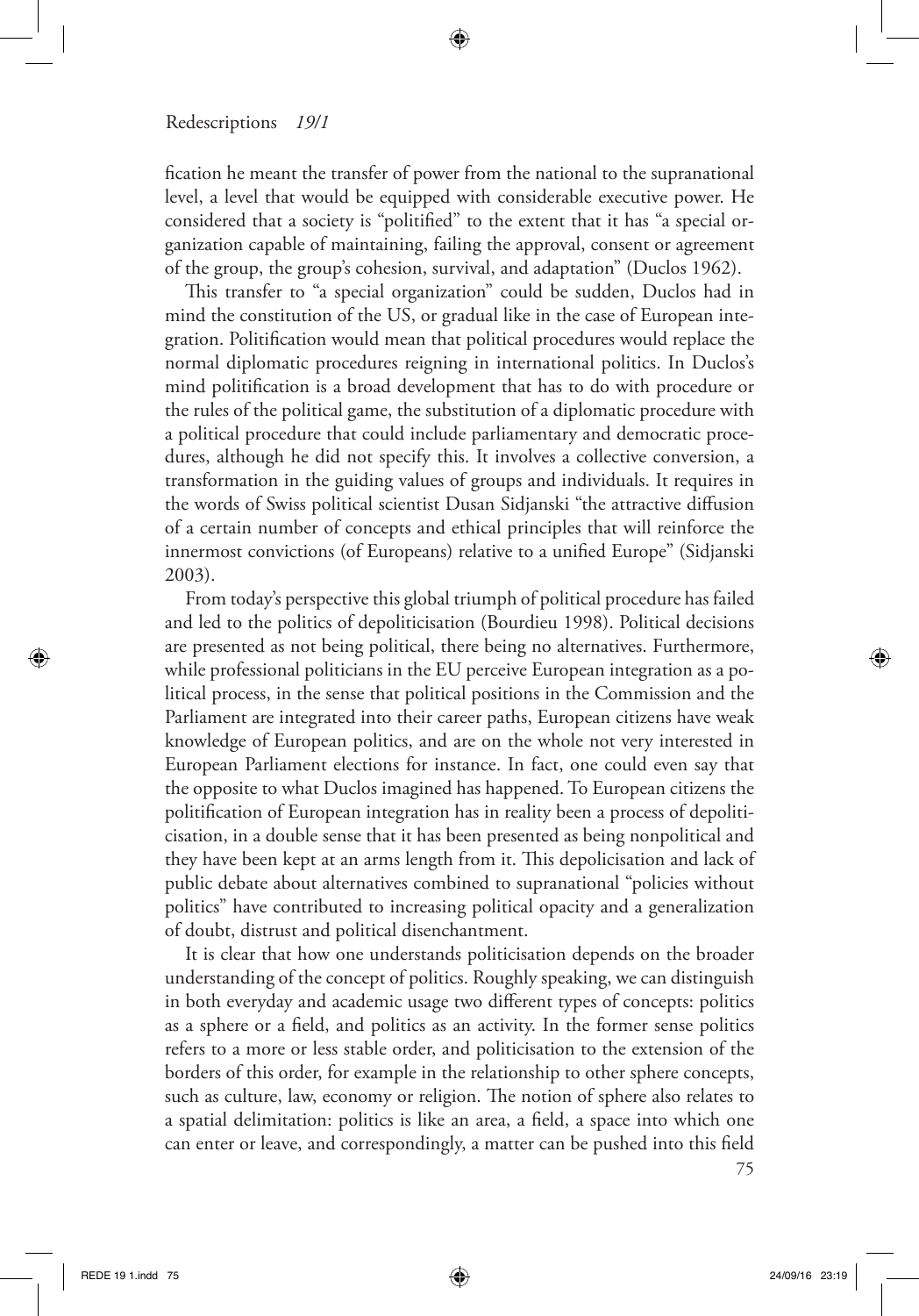or taken out of it. Within this conceptual horizon "politicisation" is frequently used as an undue mixing of politics to phenomena outside the political sphere, but it can also be understood as a legitimate extension of the political sphere (see e.g. Maier ed. 1987). Such views have been both conceptually possible and historically relevant, for example in interpretations of "the personal is political" as extending politics from the public to the private sphere. US feminists coined the slogan in the 1960s, and for example Mona Steffen blamed her male fellows in the German student movement for not doing enough for the "politicisation of private life" (quoted from *Studentenbewegung 67–69*, 221–2).

⊕

If we, in contrast, understand politics as an activity, it is then something contingent – it is always possible to act otherwise, even if the results of the alternatives may be the same. Politics in this understanding has no boundaries, but virtually everything and everyone can be part of politics at all times. Politics relates to what actors do, then, and not to the field in which they act.

Within this horizon we can define "politicisation" as an active use of contingency, of rendering something contested or controversial. These views may be evaluated either pejoratively or appreciatively. But here we can also detect a different relationship between politics and politicisation than in the sphere concept of politics. For the activity concept treating something as contingent or as controversial is not an extension of the margins of the activity of politics itself, but rather *constitutive of politics*. It refers to a marking or an opening up of a phenomenon as contingent, a horizon for playing or debating that then consists in using or not-using this horizon in one way or another. In this sense politicisation constitutes politics, not vice versa, and all politics is a result of politicising moves (see Palonen 2003).

For example in parliamentary debates we can furthermore notice that politicisation refers to two different types of phenomena: a "passive" form of a process of "being politicised", as an unintended result of some activities, and an "active" form of a demand "to politicise" something and a successful action to realize this politicisation. This semantics is fairly similar in English, French and German, although for the passive form it would be possible in German to speak of *Verpolitisierung* and reserve *Politisierung* to the active concept (even if historically there hardly is such a linguistic separation). In Finnish this distinction is clear in the Finnish terms *politisoida* for the active form and *politisoitua*  for the passive verb (see the quotes and discussion in Palonen 2001, 134–6).

76 In order to clarify these nuances, we propose to use the English verb *politicise* for the active form and *politise* for the passive form. In this sense politisation is conceptualised as a form of "pre-politicisation", as a precondition for the politicisation of issues by political actors, such as social groups, an opening up of opportunities that can be seized to further political issues. Politisation refers to issues being "in the air of the times", discussed in public but not yet commonly recognised as being political, that is not yet politicised. *Politicisa-*

⊕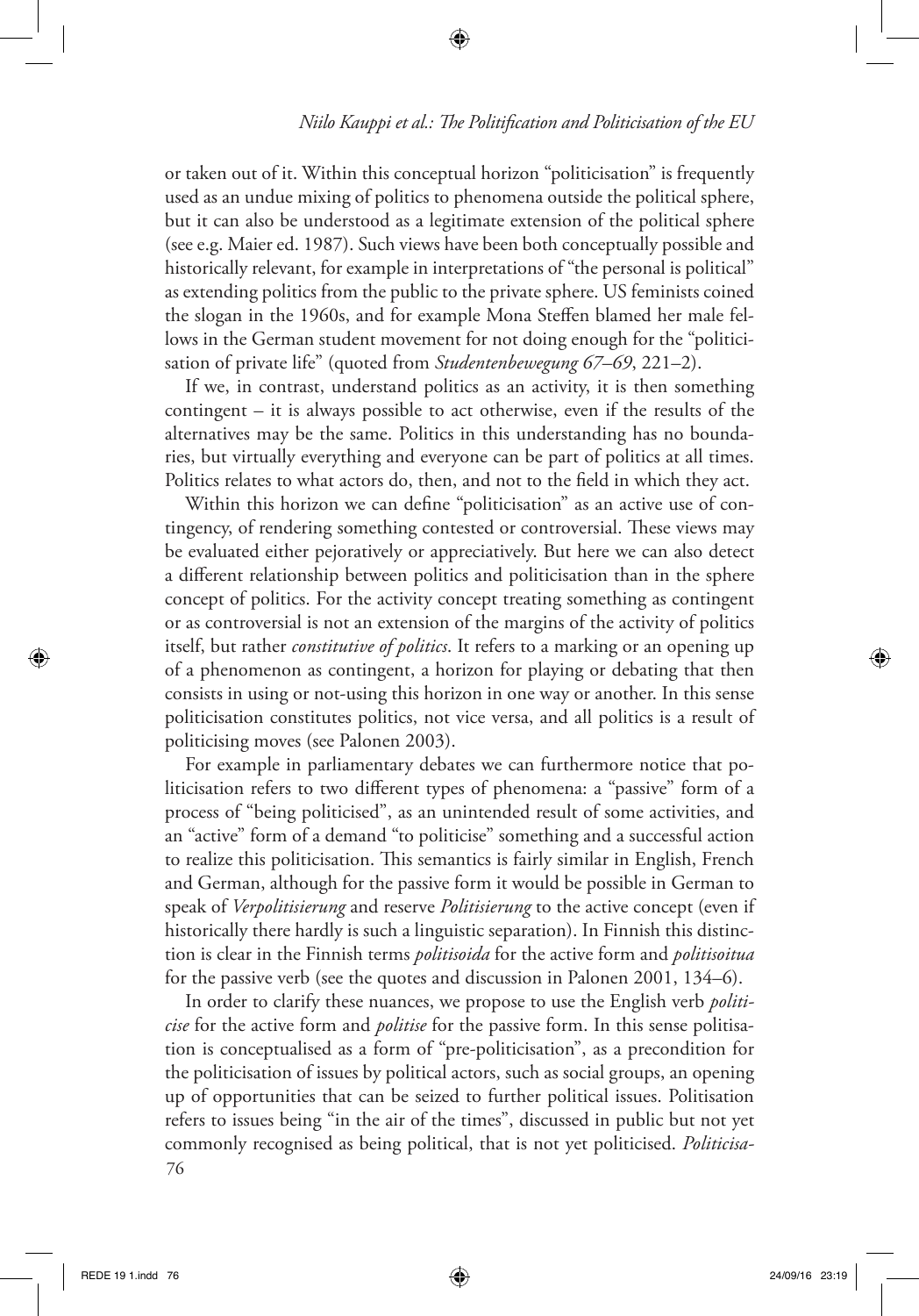*tion* alludes to claims that a political aspect can be identified in phenomena or situations, which were previously not marked as political. Politification for its part refers to an asymmetry in which certain actors politicise issues, in this case EU integration, while presenting them as not being politicised. This is a rather common political strategy for government and administration initiating "reforms", which seek thereby to strengthen their own margin of operation (see Flinders and Woods 2015).

⊕

The pejorative and appreciative uses of politicisation have to be separated from one another. It has been much more common, even in parliamentary debates, to blame others for having "politicisation" something, either intentionally or unwittingly, than to use the term for one's own activity (see Palonen 1985 and 1989). It would also be easy to assume that the passive form of politisation as an unintended by product of actions and processes would be judged as something deplorable. In a formal sense this by no means is necessary. One can well understand politisation that has occurred as a *Chance* in Max Weber's sense, as a precondition for future action that could and perhaps should be used as an opportunity rather than repressed, denied or ignored. Weber inverted the Bismarckian slogan of politics as the "art of the possible" to "art of the impossible", *Kunst des Unmöglichen* in the sense of setting goals that transcend the limits of what is considered as possible (Weber 1917, 514).

## **Accounts on EU politicisation**

The view that politics is, following a spatial metaphor, a sphere or field, clearly has influenced most of the current accounts on EU politicisation. Moreover, these accounts elaborate a rather narrow view on politics and politicisation, limiting it to institutions, parties, and the media.

An article written by Liesbeth Hooghe and Gary Marks (2009) stands as a prototype for this current account on EU politicisation. Hooghe and Marks describe politicisation as a key mechanism that has changed public support for integration from "permissive consensus" to "constraining dissensus". They further argue that this change endangers the integration process, because parties and governments now tend to take into account their citizens' preferences and hence also their EU-critical attitudes. Hooghe and Marks depict a functional model of the related processes in which "public opinion" appears as one intervening variable that influences the ways parties and politicians position themselves with regard to the EU (Hooghe and Marks 2009, 9).

A growing number of other contributions on EU politicisation have been recently published (see, e.g., Hooghe and Marks 2009, de Wilde 2011, de Wilde and Zürn 2012, Green-Pedersen 2012, Hutter and Grande 2014; Statham

77

⊕

↔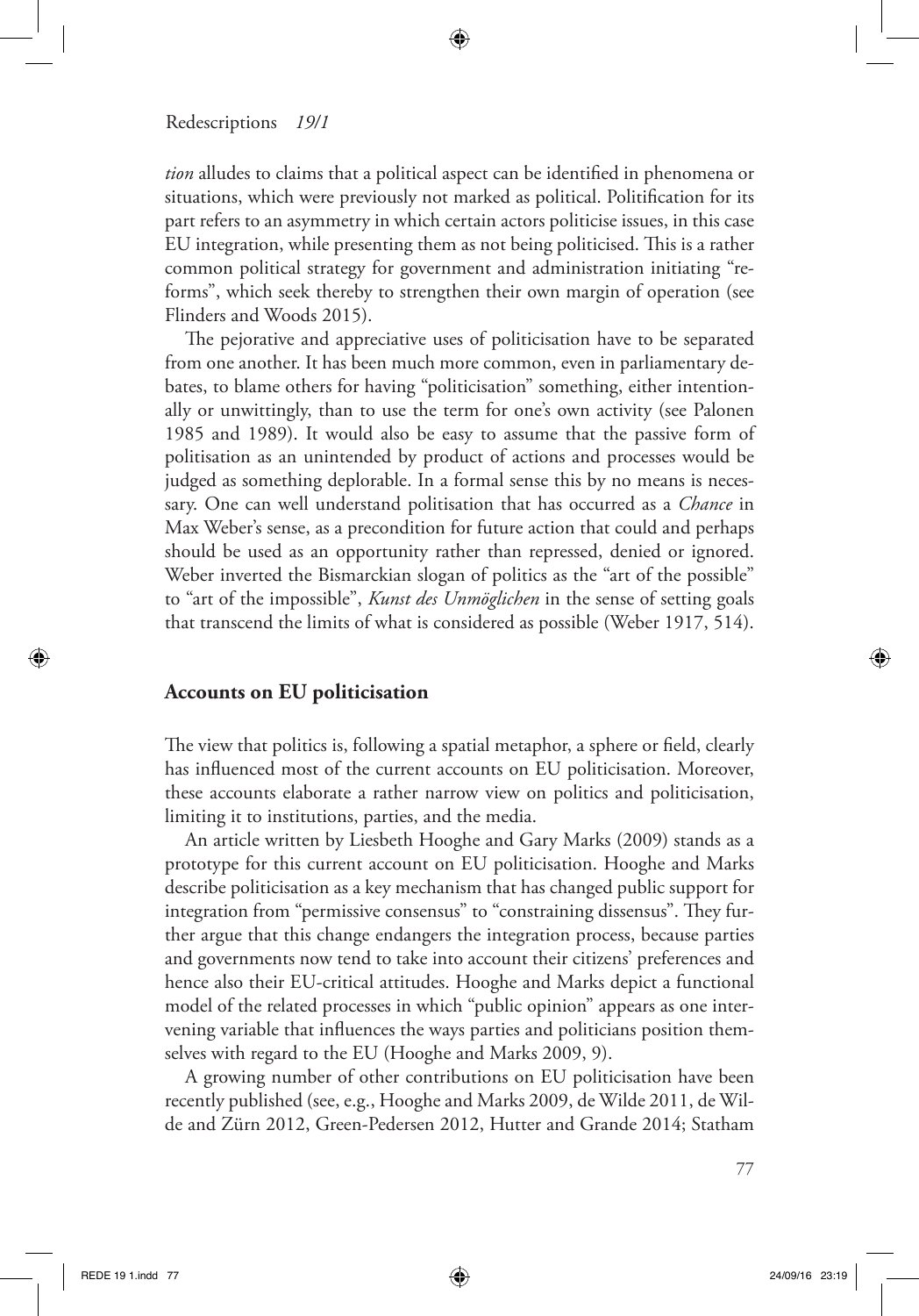## *Niilo Kauppi et al.: The Politification and Politicisation of the EU*

and Trenz 2013 and 2014, and the contributions in the special issue of *West European Politics* vol. 39, issue 1, 2016). Most of them adhere to a sphere concept of politics and follow the interpretation of politicisation sketched above. De Wilde (2011) confirms that the current perspective on politicisation focuses on (cf. de Wilde 2011) three aspects: 1) Political parties and parliaments, 2) EU institutions and 3) Mass media and the way they report on the EU.

⊕

The general story behind the politicisation account as it is discussed in most of the recent contributions is the following one. Since the beginning, European integration has been an elite project. Led by governments and EU elites, citizens largely supported integration through what Lindberg and Scheingold have coined a "permissive consensus" (1970). The expression assumes that citizens did not ask too many questions and took their governments integration policies for granted, supporting them and EU membership in general. This account of European integration illustrates one of our main points: *politification* has been the prototypical modality of legitimisation of European integration.

The standard account on politicisation further maintains that after the debates and referendums on the Maastricht Treaty citizens no longer wanted to follow and support the elite project unquestionably. This is what Hooghe and Marks term "constraining dissensus". But Hooghe and Marks define "dissensus" in this context in a one-sided and pejorative way. It refers to a deviation from a norm that was widely shared among ministers, administrators, ideologists and scholars, and does not include the possibility of opening up a fair, parliamentary-style debate on EU politics.

As a consequence of the developing "constraining dissensus", citizens' tacit support for the integration process declined, and this decline was directly mirrored in empirical indicators like the Eurobarometer data that measure EU identification and support. In recent years we have witnessed a growing citizen dissatisfaction with and contestation of EU integration. Citizens, as according to the "constraining dissensus" thesis, no longer understand EU integration, and they mentally decouple from the EU. Consequently, citizens do not only ask for new justifications for integration, but also provoke political conflict about it. Eurosceptic parties gain in support, decisions in integration policy are made public and contested, political parties position themselves more publicly with regard to integration, and last not least, even EU institutions become internally politicised because the new cleavages are carried into what formerly was the realm of experts. In that sense, integration altogether becomes politicised.

78 In consequence to this account on politicisation, "elites" have to deal with the growing dissatisfaction, which complicates their work. Politicisation represents a danger for integration, as it limits the room of government manoeuver. Politicisation is thus something that citizens want and EU actors as well as governments try to block. Possible consequences of politicisation that are

⊕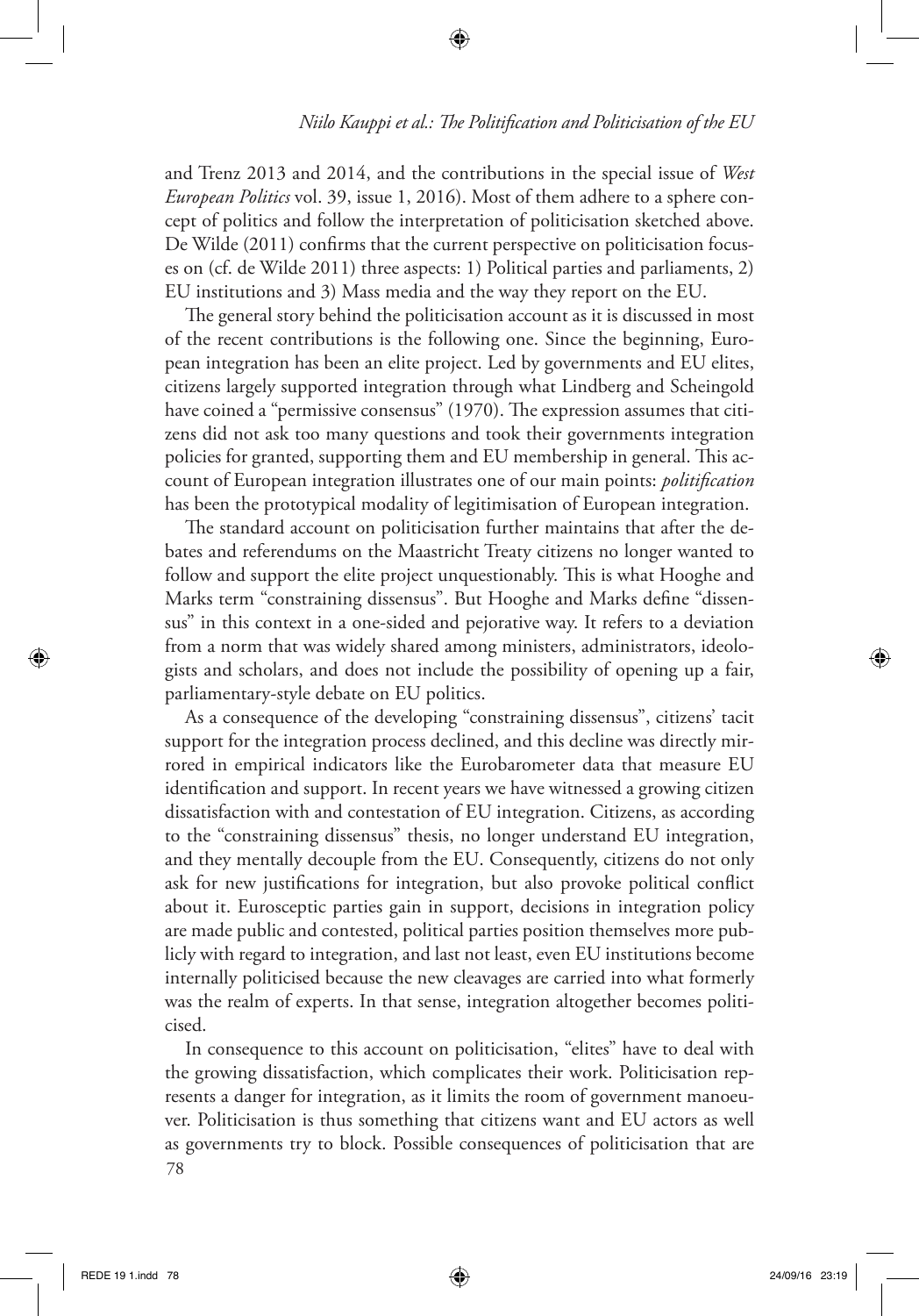discussed, finally, are differentiated integration, a breakdown of EU, or the enhancement of EU democratisation.

⊕

This perspective on EU politicisation that is adopted in most current accounts is seriously limited. It not only focuses on a small part of what politics can relate to (parties, parliaments, institutions, media), but it is also unidirectional. Politicisation relates to top-down processes: from parties to citizens, parties to institutions, institutions to the media, the media to citizens. When political parties *react* to citizen's preferences, the focus is on parties and how they position themselves. Institutions *get politicised* because their members no longer follow simply technocratic agendas, but agendas that are more oriented towards party-political cleavages. While the media increasingly report on the EU because there is more interest in the EU, the focus is still on what the media *publish*, not on how citizens receive it. With regard to a bottom-up perspective on politicisation, these authors do not even discuss opinion polls (Hooghe and Marks are a notable exception here).

But there are some contributions that develop a more open approach. Statham and Trenz (2013 and 2014) develop a perspective on politicisation that is more optimistic, more horizontal, and linked to democratisation. They underline the possibility of a bottom-up dynamic that is linked to democratisation in these words:

Our thesis is that an emerging European public sphere has a self-constituting dynamic that couples the unfolding of transnational spaces of political communication with the democratisation of the EU's institutional system. The normative viewpoint is that public spheres can democratise institutions: the more political actors debate decision-making over European integration, the more this constitutes a Europeanized space of communication, and the better the chances are for supplying the important sources of critical feedback that enhance the democratic legitimacy of executive decisions. (Trenz and Statham 2013, 5)

In their account, politicisation can create new public spaces and enhance public debate. These might lead, with the inclusion of civil society actors, to more transparent policy debates and decisions. The authors see public discourses and transparency as important means to legitimise EU institutions and their decision-making (cf. Trenz and Statham 2013, 5).

## **Politics in the Garden of Concepts**

To further illustrate how conceptual controversies around politics can be analysed, we have chosen to focus on one contribution to the politicisation debate that has the merit of making explicit the underlying conception of politics. In

⊕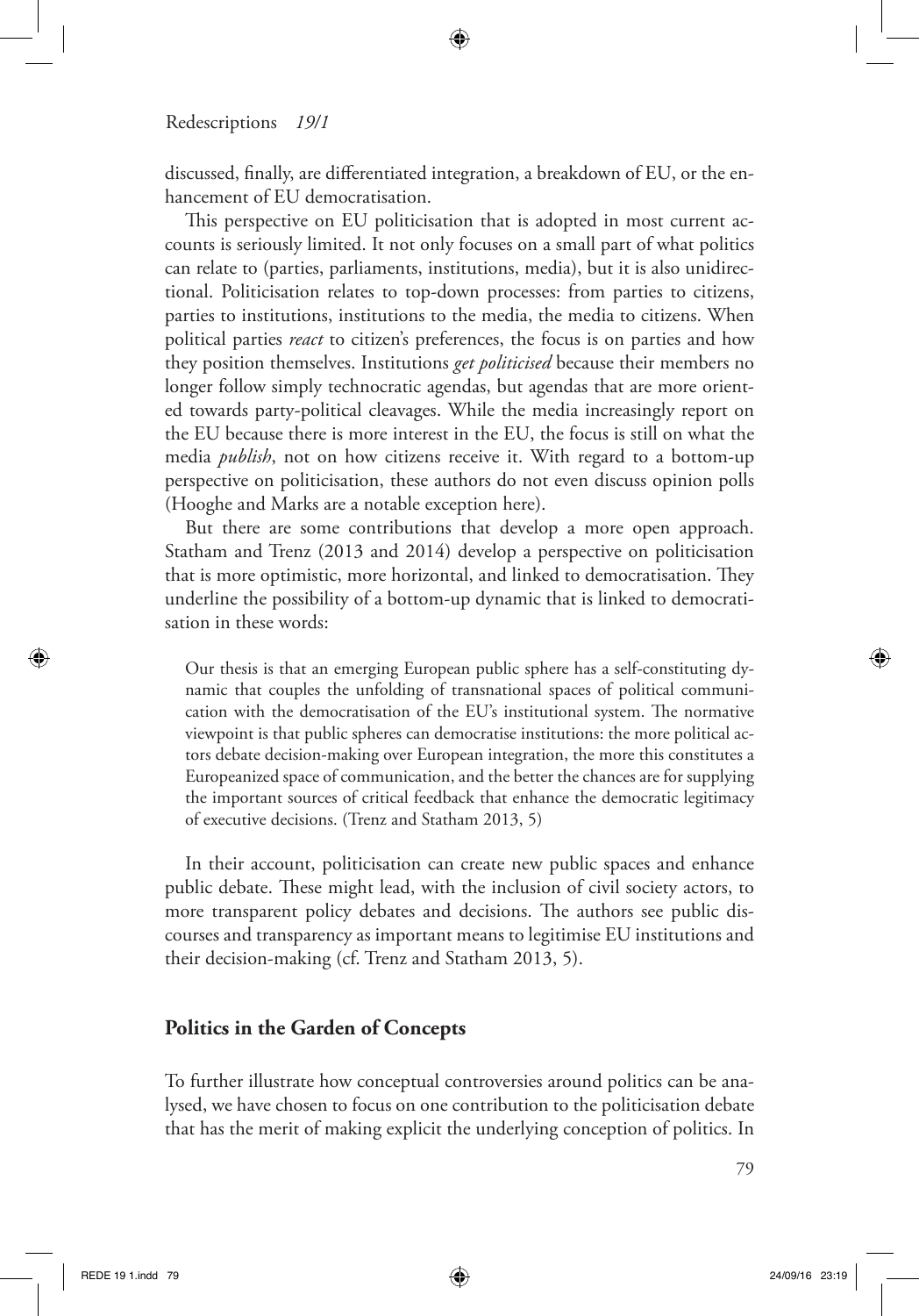"Opening up Europe: Next Steps in Politicisation Research" (2016) that closes the special issue on politicisation in *West European Politics*, Michael Zürn presents this programmatic declaration:

Politicisation, in general terms, means the demand for, or the act of, transporting an issue or an institution into the field or sphere of politics – making previously unpolitical matters political. Functional differentiation is a necessary prerequisite for such a notion of politicisation. There has to be a differentiation of spheres or function systems in the first place, before it can be moved from one to the other. But how is the sphere of politics – the political, so to say – to be separated from other function systems? (Zürn 2016, 167)

Unlike most other interventions in the EU politicisation debate, Zürn gives us a clear indication of both what kind of entity "politics" is for him and that politicisation means "making unpolitical matters political". With these definitions he commits to a certain view of politics and the political that, although widely assumed in the contemporary public and academic debate, is not historically obvious.

Zürn's strongest commitment lies in claiming that politics is a "field or sphere" type of concept. With the agricultural connotation of "field" and the geometric figure of "sphere" Zürn assumes that politics is an entity that has a special place of its own within a garden of concepts. More specifically, he justifies this with the conventional sociological scheme of speaking of "functional differentiation". Zürn makes the additional claim that politics is one specific "function" or bundle of functions that gives to it its specific place within the conceptual garden. In a footnote to an earlier article Zürn clarified his intellectual debts:

Note that, by defining what is political in this way, we not only take into account the systems-theoretical view of politics (cf. e.g. Easton 1965; Parsons 1967; Luhmann 1984) in a narrow sense – that is, as collectively binding decisions – but we also include discourse-theoretical approaches, which focus on public deliberations about the common good (cf. for instance Habermas 1992; Greven 1999; Ruggie 2004). (Zürn, Binder and Ecker-Ehrhardt 2012, 73)

From our point of view the system theoretical approach as understood by Zürn and his co-autors is based on the idea of politics as a distinct sphere, although they interpret it less strictly than the post-war political science (see Easton 1953). The label discourse-theoretical is misleadling as the concept of discourse has numerous uses in contemporary scholarship. And to include Michael Greven's explicitly contingency-oriented and action-theoretical views on politics (see e.g. 1999, 2000) to the sphere concept is a misreading.

Without entering deeper into Zürn's spatial or functional metaphors, we can observe that "politicisation" is for him an act of "transporting" something, an-

80

⊕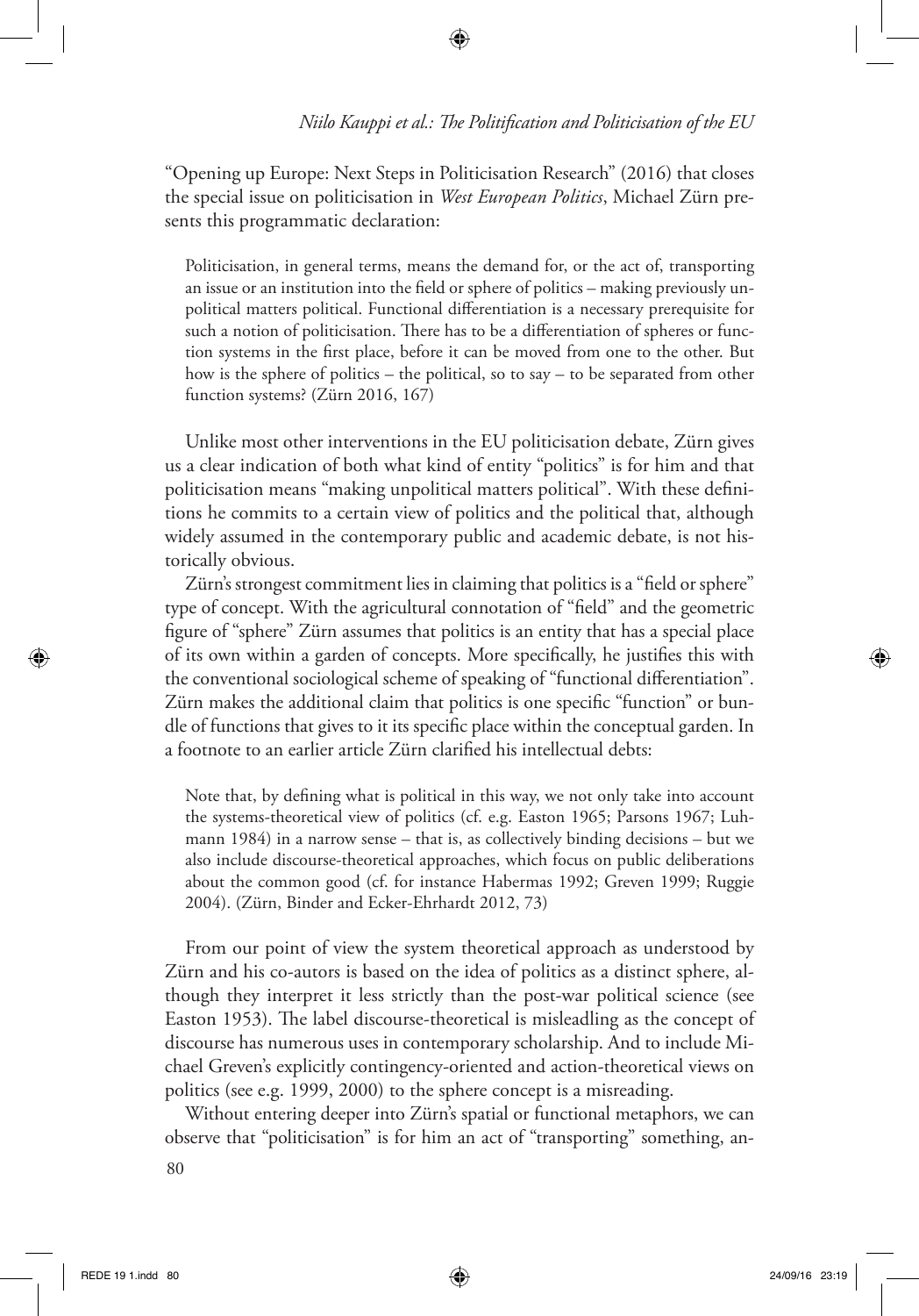other spatial metaphor, which makes the boundaries between the field fluid or historically variable. In other words, politicisation marks the extension of the field of politics in the garden of concepts by transporting the boundaries to fields that were previously outside the old or perhaps "proper" sphere of politics.

⊕

This view presupposes that "politics" conceptually precedes "politicisation". In other words, "politics" is not a product of an original politicisation of a phenomenon, but politicisation is limited to the borders of politics, to the "margins" of the phenomenon of politics that is itself not touched by it, presupposing a conceptual realism. "Politics" is assumed to be already there, as something if not in the "nature of the things" at least as something that enables the interpretation of reality in the terms of functional differentiation. Or, to avoid such strong essentialistic connotations, agents have interpreted human reality in terms of functional differentiation and have accordingly constructed the sphere of politics. This is not necessarily to say that the construction of politics is only a product of sociologists who use the language of functional differentiation. Rather this language articulates human practices in corresponding spatial or gardening metaphors, which can be traced back for example to the thinking habits of *more geometrico* (see Palonen 2006, 54–61).

If we take the idea of functional differentiation between fields literally, politicisation would mean conquering a piece of field for politics at the cost of other fields. Furthermore, Zürn's formulation, especially the word "making" gives a strong indication that politicisation is an "either or" matter. A phenomenon is political or not, *tertium non datur*. In the logic of differentiation between the spheres, phenomena are either political or not and when they are political, they cannot be simultaneously something else. They cannot be political to some degree, or in some respect, or to some agents and not others.

## **Politics is the Result of Politicisations**

Instead of the spatial, field or sphere concept of politics, we regard politics as an activity. "Politics" or "political" must first be marked as such, and this activity of marking is what we call politicisation. In contrast to the approaches sketched above, for us politicisation does not concern the margins of the political but rather it refers to an *action* that constitutes something as political by a speech act of marking or naming. This view is based on the nominalistic view of concepts, inspired by the work of among others Max Weber and Ludwig Wittgenstein (see e.g. Skinner 1988). It allows us to understand that what is political is in itself a historical phenomenon and that politicisation is the action or the process responsible for all the historical forms of politics. As such it can appear in different forms.

⊕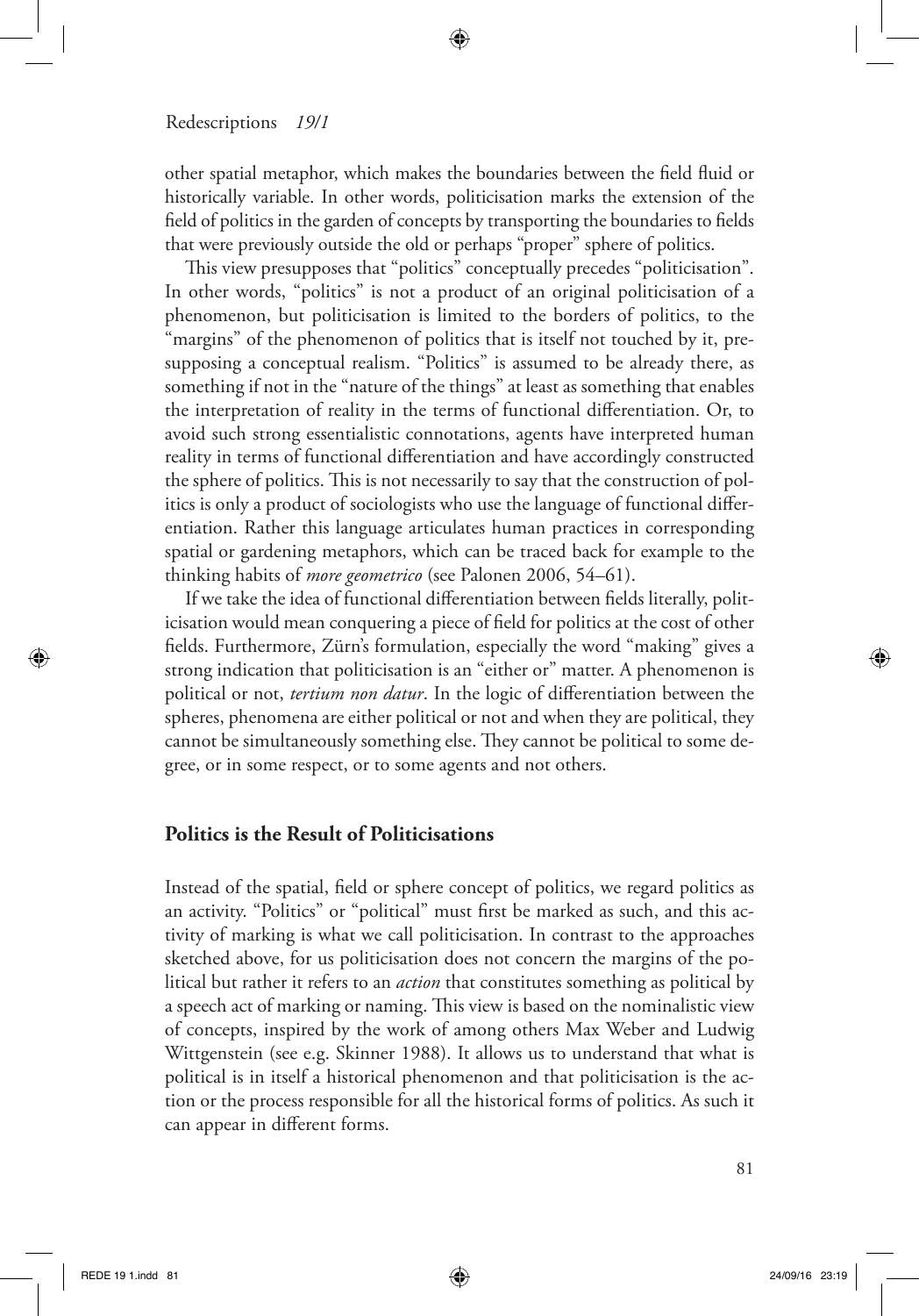To identify what can be understood as politicising or the marking of a phenomenon as political, we need a minimal criterion for the activity of politicisation. This criterion can be connected to the very concept of action or activity, namely to its *contingent* character: we can only speak of action when it could have been different, when the persons could have acted otherwise. Politicisation in this sense is thus intelligible as an action of marking something as contingent, as something that is open to alternative forms of action, to politics, to making something "playable", involving time and space. Connecting politics with contingency is an important topos in the history of the concept, visible in the works of such authors as Max Weber (1919), Karl Mannheim (1929), George Catlin (1929), Hannah Arendt (1958), Bertrand de Jouvenel (1963) or Michael Oakeshott (1975) (see Palonen 1998, 2006).

⊕

Politicisation is thus a claim or an experience to understand a phenomenon in the plural world of human beings as contingent, as a subject matter for politics. This, then, refers to the next and more specific level of contingency (and of politics), to the possibility of *controversy* between the acting persons or groups. What is regarded as controversial, must always be contingent, but not vice versa.

In this view politicisation is not exclusive: a phenomenon can be at the same time political and something else, for example a cultural, legal or technical phenomenon – but it is the political *aspect* that is interesting for a political scientist. Politicisation, understood in this manner, only renders or claims to make the political aspect of a phenomenon visible or present in the situation. To use Weber's terminology (Weber 1919, 1922), academic research is a struggle for power between scholars and they might use different power shares (*Machtanteile*) in this struggle – proposing a new perspective on a phenomenon marks always a politicisation through a marking of a new type of power share. Politicisation refers to different perceptions of the political that different agents have.

Politicisation can be either a claim or an experience. The passive form of *politisation*, either as an improper activity of political adversaries or as the unintended result of some processes of change, has been the most common dimension in the meaning of the concept.

So far we have spoken only of the politicisation of "phenomena". In the history of the concept, however, an important layer of meaning has concerned the politicisation of *persons or groups*, the politicisation for instance of women, youth or the intellectuals for instance. Jean-Paul Sartre spoke (1964) of the political as a "dimension of the person", in a non-exclusive sense. Again, this process can be either passive or active, and it can be evaluated in negative, neutral or appreciative terms.

82 These are elementary aspects of the grammar of politicisation within the horizon of the activity concept of politics operating with the contingent and

⊕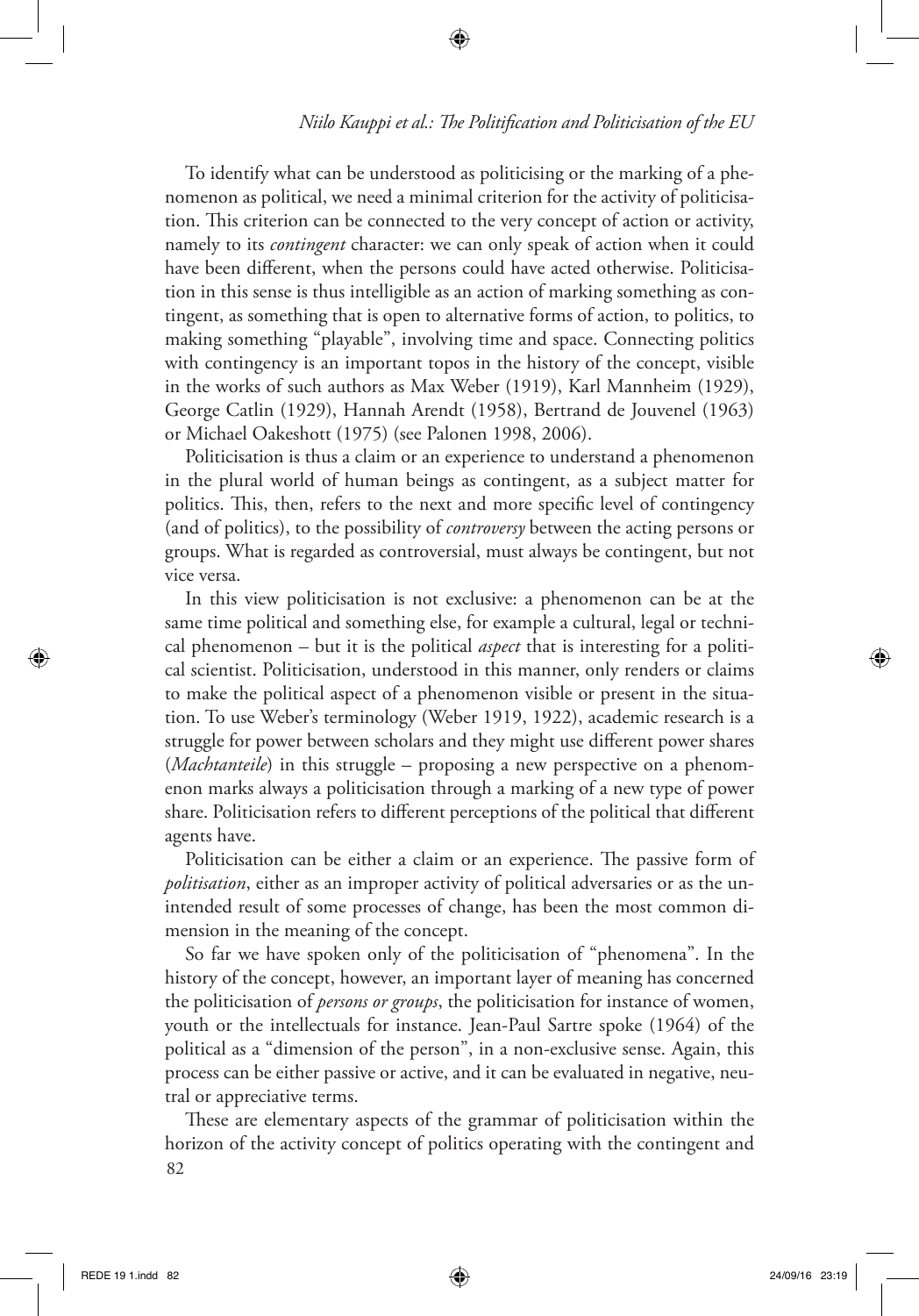the controversial. They provide the starting point for a more nuanced approach to politicisation in the EU. For the moment we shall discard the term "depoliticisation", with the remark that it is not symmetrical to politicisation. What has once been marked and named as political cannot simply be forgotten or neglected, as it refers to an experience that has taken place. Of course some politicisations might fade away in the face with others, but nevertheless they do not mark depoliticisations of the phenomena in question (see Steinmetz 2013).

↔

As politicisation/politisation is always relative to some actors, the concept of politification refers to an asymmetrical process whereby some actors see actions as politicised while others see the same actions as being depoliticised, opening up a dynamic for further politisation/politicisation.

## **Aspects of Politisation/Politicisation/Politification in the EU**

EU integration has always been eminently political, and has been closely related to politicisation. The foundation of the European Coal and Steel Community (ECSC), European Economic community (EEC) and the Euratom in the 1950s can be regarded as a remarkable politicisation in the sense of opening up European politics to the practices of denationalisation and creating modestly supra-national European institutions, following the example given by international organisations like the predecessor of the OECD, the Organisation for European Economic Co-operation (OEEC) that was created to managed the Marshall Plan. As a new type of polity amidst nation states and international organisations, "innovating ideologists" (in the sense of Skinner 1974) such as Jean Monnet and Walter Hallstein viewed the EEC/EC as a fragile construction, without strong institutions. They saw the development of supranational institutions, procedures and practices behind closed doors as necessary to make them appear as a *fait accompli*.

The course of integration has been political also in the sense that it has been marked by contingencies and manifold political struggles. The conflicts, first, concern the direction and the course of integration itself. Federalists and Unionists in the beginning of integration disputed on the question of "what kind of Union do we want?" The Unionist movement, led by figures such ad Adenauer, De Gaulle and Churchill, aimed at safeguarding the nation states. Part of the leading Unionist ideologists of European integration tacitly assumed that integration was possible only if the democratisation and parliamentarisation of politics, could be kept out of the process. On the other hand, the Federalist movements fought for a supranational and democratic European federation. The Congress of the Hague in 1949 marked the Unionist victory, and

⊕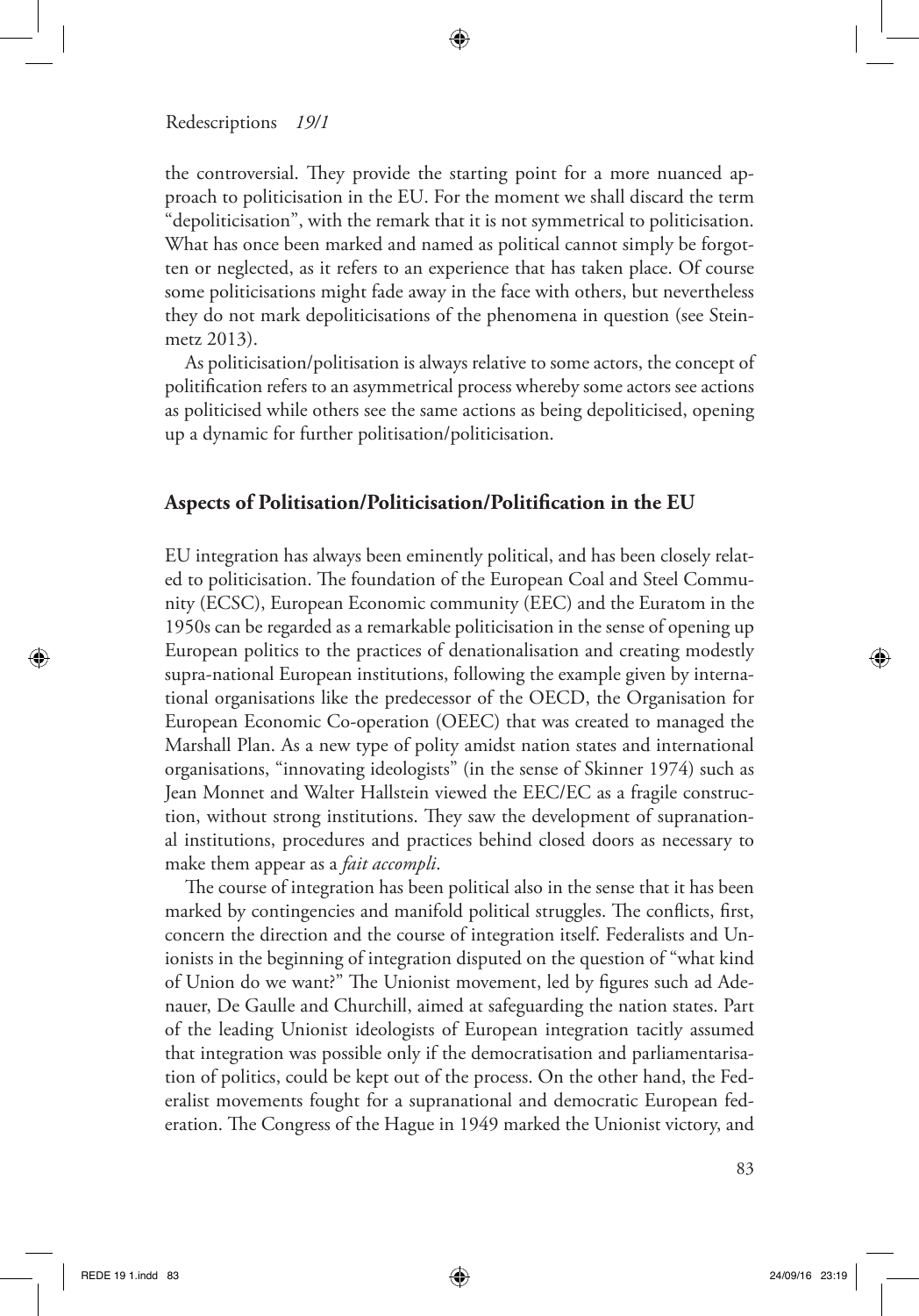this was a major political decision that opened the way to the politification of EU integration (Wiesner 2014b).

⊕

But the direction of integration was debated once more in the conflict over the European Political Community (EPC) and the European Defense Community (EDC) in 1954 marked another key conflict. Had the Treaty that was already completely done been ratified and not declined by the French National Assembly, the integrating Europe would have had a Constitution and a fullfledged parliament already in the mid-1950s.

Further conflicts occurred throughout integration between defenders of a free market liberalism (for instance most British governments) and state *dirigisme* (French governments), between proponents of parliamentary democracy (Members of the European Parliament, Federalists, or most German governments) and their opponents.

Depending on the respective interests, second, different coalitions emerged across all levels, e.g. the European Parliament and the European Commission are allies when it comes to defending supranationalism (head candidates), Germany and France supported more powers for the European Parliament while Great Britain did not, German, British, and Eastern European ministers support free market economy while the French do not always agree etc.

Actors also change their interests over time: while the Commission at first was slow to accept parliamentarisation and democratisation, and in particular Jean Monnet was in opposition to a powerful European Parliament (see Gehler 2014, 316), in recent years the Commission and the European Parliament became allies when the question was to name and elect head candidates for the commission presidency (Wiesner 2016a). Until today the EU has been marked by such power struggles and conflicts on all levels, for example between member states (Great Britain against France on the course of integration, Eastern countries against Merkel-Germany in the refugee crisis, North against South in the sovereign debt crisis, etc.).

But there are also conflicts between EU institutions (the European Parliament against the Commission and the Council) and within EU institutions (discussed e.g. in terms of a "politicisation" of the EU Commission), and last not least, numerous conflicts within member states have emerged (e.g. eurosceptics against pro-integrationists etc.; the general account on EU politicisation elaborated by scholars presented above has thematised the latter two conflicts).

84 This complex setting of interests, agents and conflicts across the EU also becomes visible in the EU's institutional system. While the Troika, the Directorate General Competition or the Court of Justice of the European Union (CJEU, formerly ECJ), for instance, tend to defend the principles of free market economy (cases at hand are Rüffert and Laval, see in detail Wiesner 2012), the Council stands for intergovernmentalism and the European Parliament for supranationalism (Tömmel 2016, Wiesner 2016b).

⊕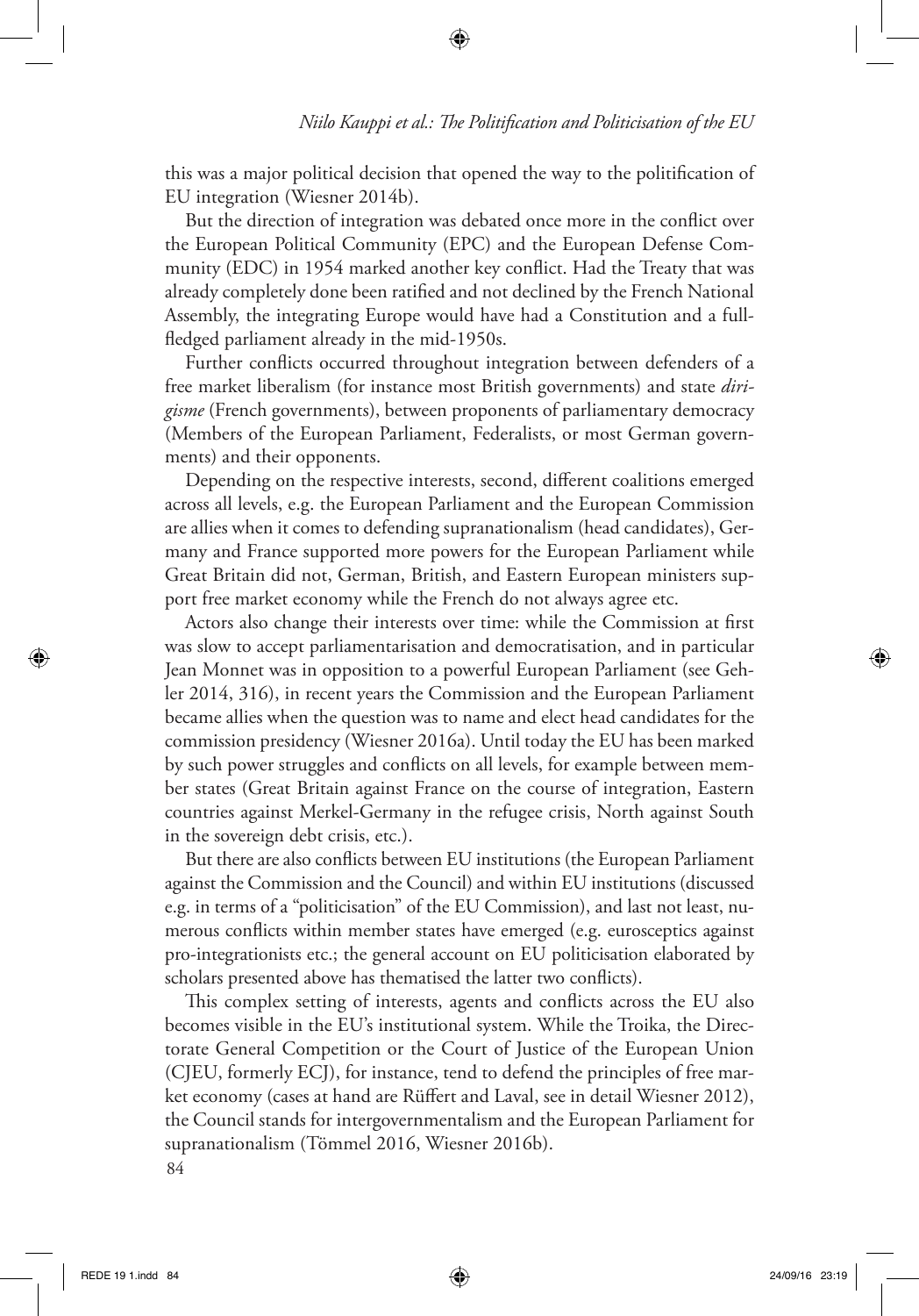# **What Does All This Mean with Regard to a Conceptualisation of EU Politicisation?**

⊕

The EU multilevel regime is hence composed of different arenas, relationships and directions of political struggles, as well as different historical layers and modalities of politicisation – and they have been reality since the beginning of integration. But for many decades, as it is discussed fittingly in the accounts on politicisation sketched above, integration nevertheless proceeded silently and as something taken for granted. The muddling-through from one crisis to another was regarded, like the diplomatic negotiations between great powers during the Cold War, as being something normal. Citizens did not protest, partly because they were not even informed about what was going on, partly because they generally supported EU integration.

What the new level of integration after Maastricht made evident was that the EU had become a deeply integrated political entity. In legal terms it had been moved from the sphere of international law to that of constitutional law (see Clinchamps 2006). It also intervened more and more into citizen's daily life, for instance by liberalising public services. And slowly, citizens became more attentive to both integration and its criticism. One effect in the academic debates is that Maastricht als marked the start of the debate on the EU's democratic deficit.

In the crises since 2008, the limits of a narrowly market-economy-centered integration became apparent, which triggered citizen's dissatisfaction some more. The member state's leaders as well as the EU politicians and officials today often seem to be headless, which enhances citizen dissatisfaction and contestation still more, and also creates the need to legitimise EU politics anew and more publicly. At the same time, the crises as well as the dissatisfaction build a fertile ground for EU-critical parties and movements. As a consequence, several of the struggles sketched above that beforehand were not obvious to a broad public, and several of the decisions that formerly were tacitly negotiated and accepted behind closed doors, today are publicly discussed and criticised, i.e. *politicised*.

One important effect of this development is that citizens and their dissatisfaction are today "hard facts" of integration. Citizens do not only vote for EU-critical parties in the European Parliament. They also have the possibility to hinder integration, even block it. The "No" votes in the French and Dutch referenda blocked the Constitutional Treaty for some years (Wiesner 2014b), and when it was finally ratified (once again by heads of states and governments except for a referendum in Ireland) it had been stripped of all constitutional symbols (Lietzmann 2014).

To sum up, today, European integration itself is a widely discussed issue and citizens' ballots have at least a certain effect on the course of integration. But,

⊕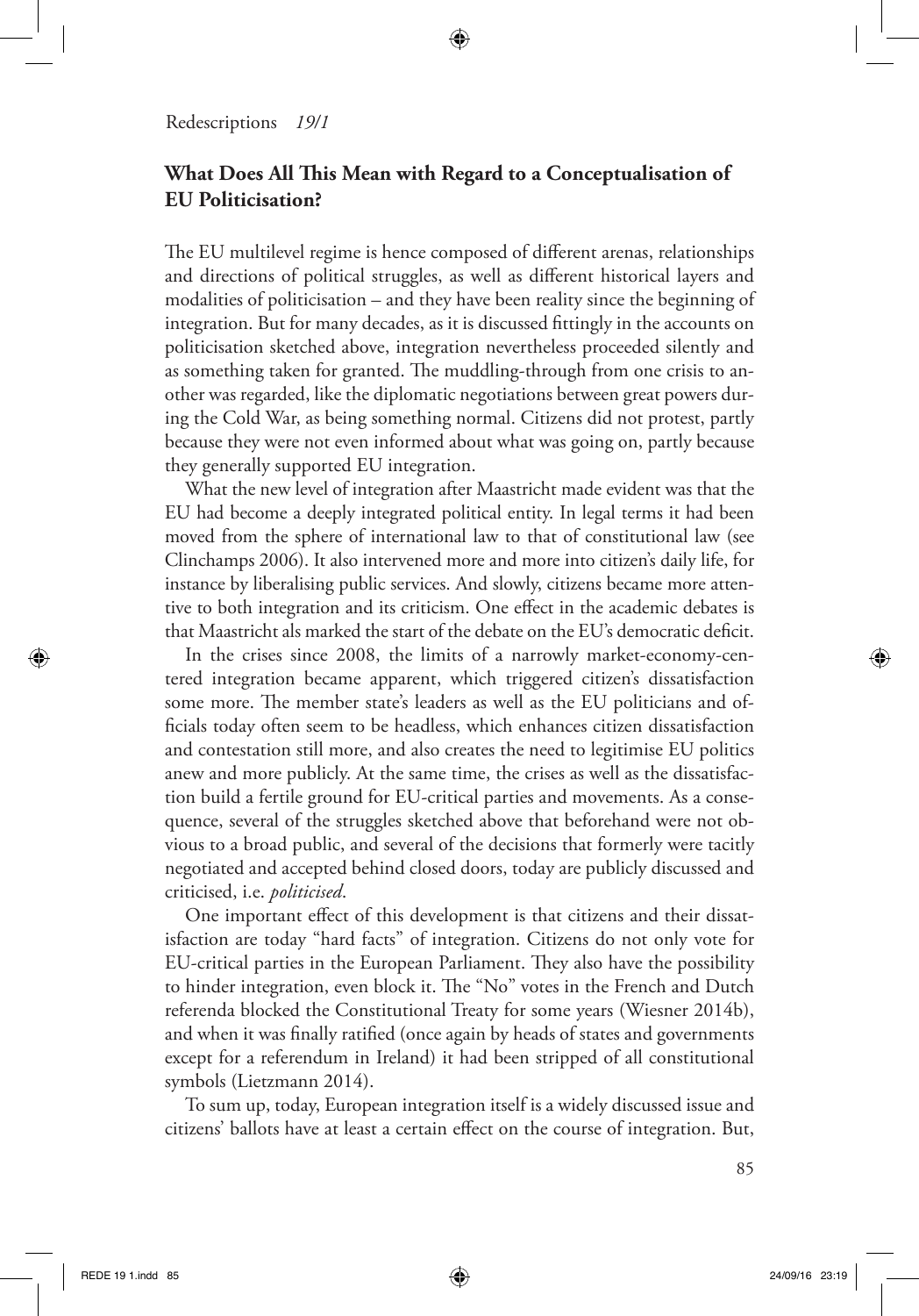and this is another core point of our argument, this development does not describe phenomena that are altogether so new or extraordinary: European integration now is becoming a subject of party-political cleavages – so what? Issues such as social policy, tax policy, abortion, education, marriage laws etc. have been discussed that way for decades, they have been related to and/or creating party political cleavages, and they have resulted in protest and contestation. Ever since the development of representative democracy it has been the case that the objects of political discussions and law making have been changing (see for example the works of Pierre Rosanvallon 2008, 2010, 2015 or Richard Bellamy 2007).

⊕

Issues that once were deeply controversial (such as women's rights or homosexuality) no longer are in many Western countries, and in exchange new conflicts and cleavages have been developing. It is also not a new phenomenon that institutions evolve, from being more and less technocratic and expertoriented; and neither is it new that media react and transmit discussions, debates and reactions to new accounts of what is politically significant. The development described by the current "politicisation" accounts could simply be termed a regularisation. European integration has become a "normal" issue of political life and decision making in representative democracies.

The conditions of financial help for Greece are a prime example: the first memoranda of understanding had been negotiated from 2010 onwards between the Troika Institutions and the Greek governments without any public discussion and behind closed doors. The 2015 negotiations became quite public: for the first time, the Commission made its proposals public by putting them on its website, there were debates in the European Parliament even if it did not have a formal role in the policies of financial aid, and there was a large mediated debate on the issue. The main reason behind this public and politicised conflict was the strategic interest of the new Greek Syriza government, who *wanted* its conflict with the Troika and the Eurogroup to become public, and to draw it out into the open, as EU-wide as possible, public space – and it is hence debated and controversial just as issues such as education and social policy.

86 Politicisation, then, refers to the activities and actions of naming questions and topics on all the levels sketched, all the actors named, and in all the possible arenas, as political. In Skinnerian terms (1998) European integration has offered and still offers to the citizens new possibilities to dispense with many dependencies that are based on old arbitrary powers connected to the naturalization of the nation state. This "revolution" requires coping with new political languages, institutions, and practices, evaluating critically the existing forms and practices of the EU, and seeing them as a chance to initiate something new. Politicisation is a necessary step in this process whose institutional objectives could be the democratisation and parliamentarisation of the EU.

⊕

⊕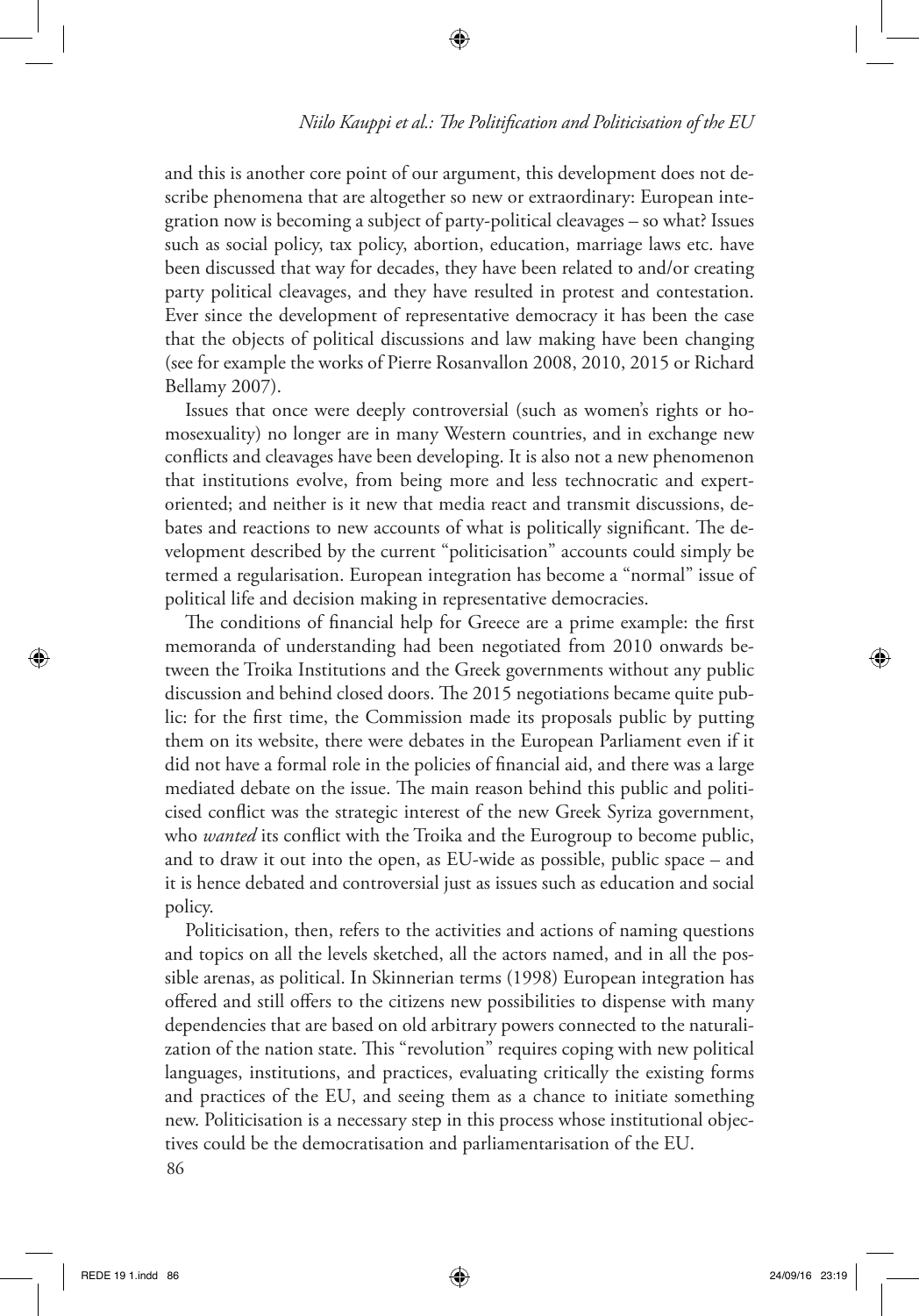# **In Conclusion**

Reinhart Koselleck used *Politisierung* in the *Geschichtliche Grundbegriffe* as a programmatic analytical category that serves one of his main "hypotheses" to analyse conceptual changes, in particular during the *Sattelzeit* period (1770– 1850). This use was intended to be independent of the historical uses of politicisation (Koselleck 1972). In retrospect what Koselleck regards as *Politisierung* appears as typical of the first post-war decades, when "politics" was identified with "party politics". His category of "politicisation" refers mainly to the inter-partisan character of struggles and the "partisanisation" (*Verparteilichung*) of issues, sometimes to their "polemicisation" (see the discussion in Palonen 2012).

⊕

Although the studies analysed in this article have added to the discussion on politicisation system and communication theoretical perspectives that take into account shifts in the mainstream of everyday and academic jargon, their use of politicisation resembles Koselleck's categorical claims. But at the same time they lose the temporal dimension of Koselleck's category of *Politisierung*. From our perspective, the term "politicisation" means more than an increased party-dependence or the polarisation of conflicts on EU policies. It cannot be reduced to a process that transports non-political issues into a presumed preestablished political field. Politicisation cannot be isolated to a phase of EU integration. This apolitical and atemporal conceptualisation of politicisation is unable to take into account either the profoundly political character of the EU polity or the opportunities presented to politicisation, which we have sketched using the terms politisation as the precondition for politicisation and politification as a form of politicisation/depoliticisation. The latter has been the dominant modality of European integration since the 1950s.

Our view on politicisation is considerably broader and more dynamic than what is currently discussed in the scholarly literature. It is not limited to topdown politicisation, but includes bottom-up and sideway developments. It does not engage only government institutions, parliaments, parties and the media as the classical channels of representative democracy. It crucially involves political contestation and protest, citizen and NGO activity, and in a general sense the development of political awareness, the marking of issues as political, and the opening up of new political opportunities and arenas through creative political action. It also engages ideas and proposals connected to democratisation and parliamentarisation for the further expansion of the EU's agenda. Politicisation thus creates times, spaces and issues for political action as well as alternative power resources. It aims to transform so far uncontested assumptions, identities and principles into objects of political controversies.

⊕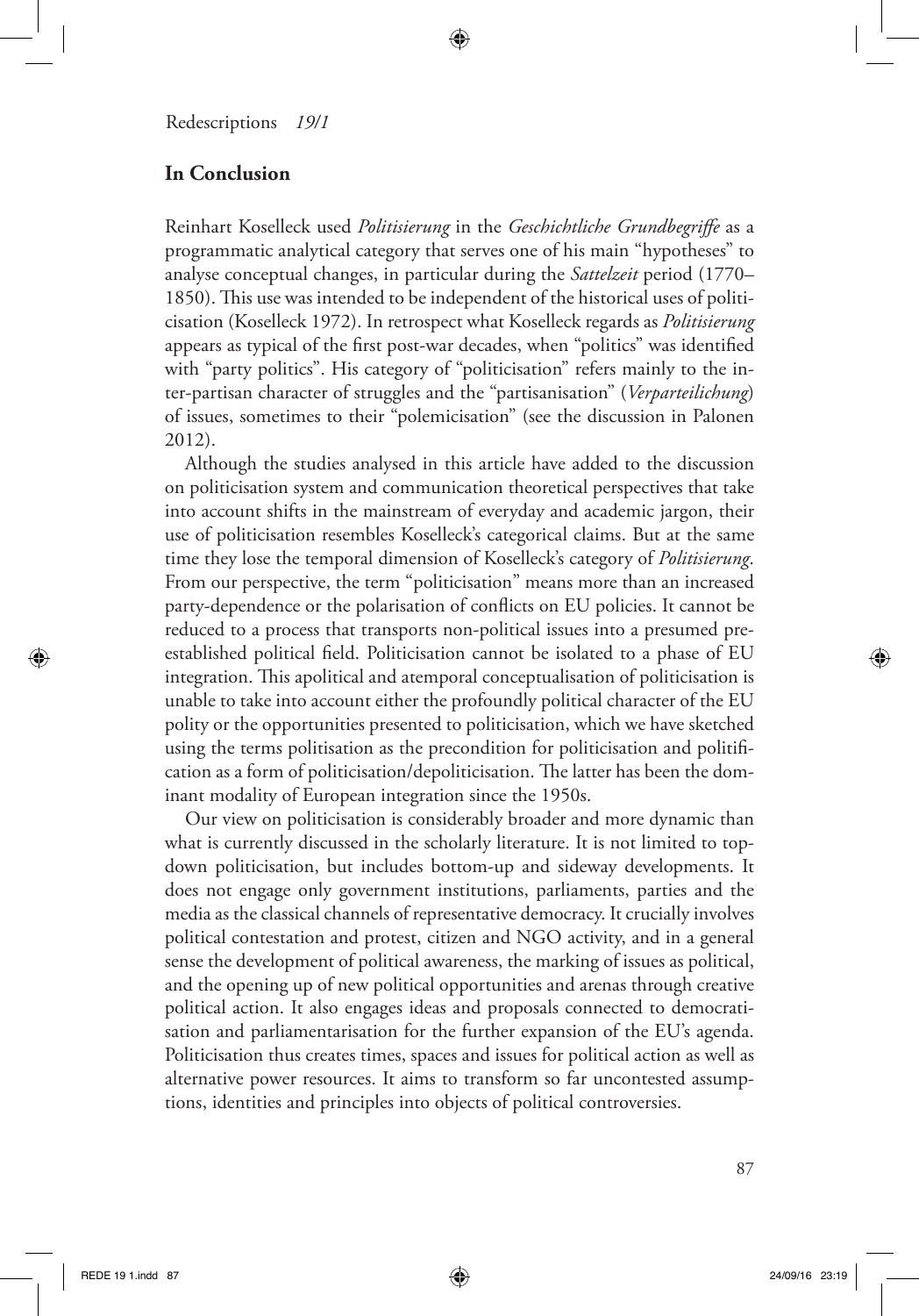# **References**

ARENDT, Hannah 1958. *The Human Condition.* Chicago: The University of Chicago Press.

⊕

- BELLAMY, Richard 2007. *Political Constitutionalism.* Cambridge: Cambridge University Press.
- BOURDIEU, Pierre 1998. *Contre-feux, tome 1.* Paris: Raisons d'agir.
- BURKE, Kenneth 1945 [1969]. *The Grammar of Motives.* Berkeley: University of California Press.
- CATLIN, George E.G. 1929. *A Study of the Principles of Politics.* London: Allen & Unwin.
- CLINCHAMPS, Nicolas 2006. *Parlement européen et droit parlementaire.* Paris: L.G.D.J.
- DUCLOS, Pierre 1962. La politification: trois exposés, *Politique* 4, avril–juin, 29–72.
- EASTON, David 1953. *The Political System.* New York: Knopf.
- FLINDERS, Matthew and Matt Wood (eds.) 2015. *Tracing the Political. Depoliticisation, Governance and the State.* Bristol: Policy Press.
- GEHLER, Michael 2014. *Europa. Von der Utopie zur Realität.* Innsbuck: Haymann.
- GREEN-PEDERSEN, Christoffer 2012. A Giant Fast Asleep? Party Incentives and the Politicisation of European Integration. *Political Studies* 60, 115–30.
- GREVEN, Michael Th. 1999. *Die politische Gesellschaft.* Opladen: Leske+Budrich.
- GREVEN, Michael Th. 2000. *Kontingenz und Dezision.* Opladen: Leske+Budrich.
- HOOGHE, Liesbet and Gary Marks 2009. A Postfunctionalist Theory of European Integration: From Permissive Consensus to Constraining Dissensus. *British Journal of Political Science* 39, 1–23.
- HUTTER, Swen, and Edgar Grande 2014. Politicizing Europe in the national electoral arena: A comparative analysis of five West European countries, 1970–2010. *Journal of Common Market Studies (JCMS)* 52:5, 1002–18.
- JOUVENEL, Bertrand de 1963. *The Pure Theory of Politics.* New Haven: Yale University Press.
- KAUPPI, Niilo 2005. *Democracy, Social Resources and Political Power in the European Union.* Manchester: Manchester University Press.
- KAUPPI, Niilo 2010. The Political Ontology of European Integration. *Comparative European Politics*, 81, 19–36.
- KOSELLECK, Reinhart 1972. Einleitung. In *Geschichtliche Grundbegriffe*, Bd. 1. Stuttgart: Klett, pp. xv–xxvii.
- KOSELLECK, Reinhart 2006. *Begriffsgeschichten, Studien zur Semantik und Pragmatik der politischen und sozialen Sprache,* herausgegeben von Carsten Dutt. Frankfurt/M.: Suhrkamp.
- LINDBERG, Leon N. and Stuart A. SCHEINGOLD 1970. *Europe's Would-be Polity. Patterns of Change in the European Community.* Englewood Cliffs, N.J.: Prentice-Hall.
- LIETZMANN, Hans J. 2014. The Symbolic Revocation of Symbolism. The Lisbon Treaty. In *The Meanings of Europe*, edited by Claudia Wiesner and Meike Schmidt-Gleim. London: Routledge, 107–18.

◈

<sup>88</sup>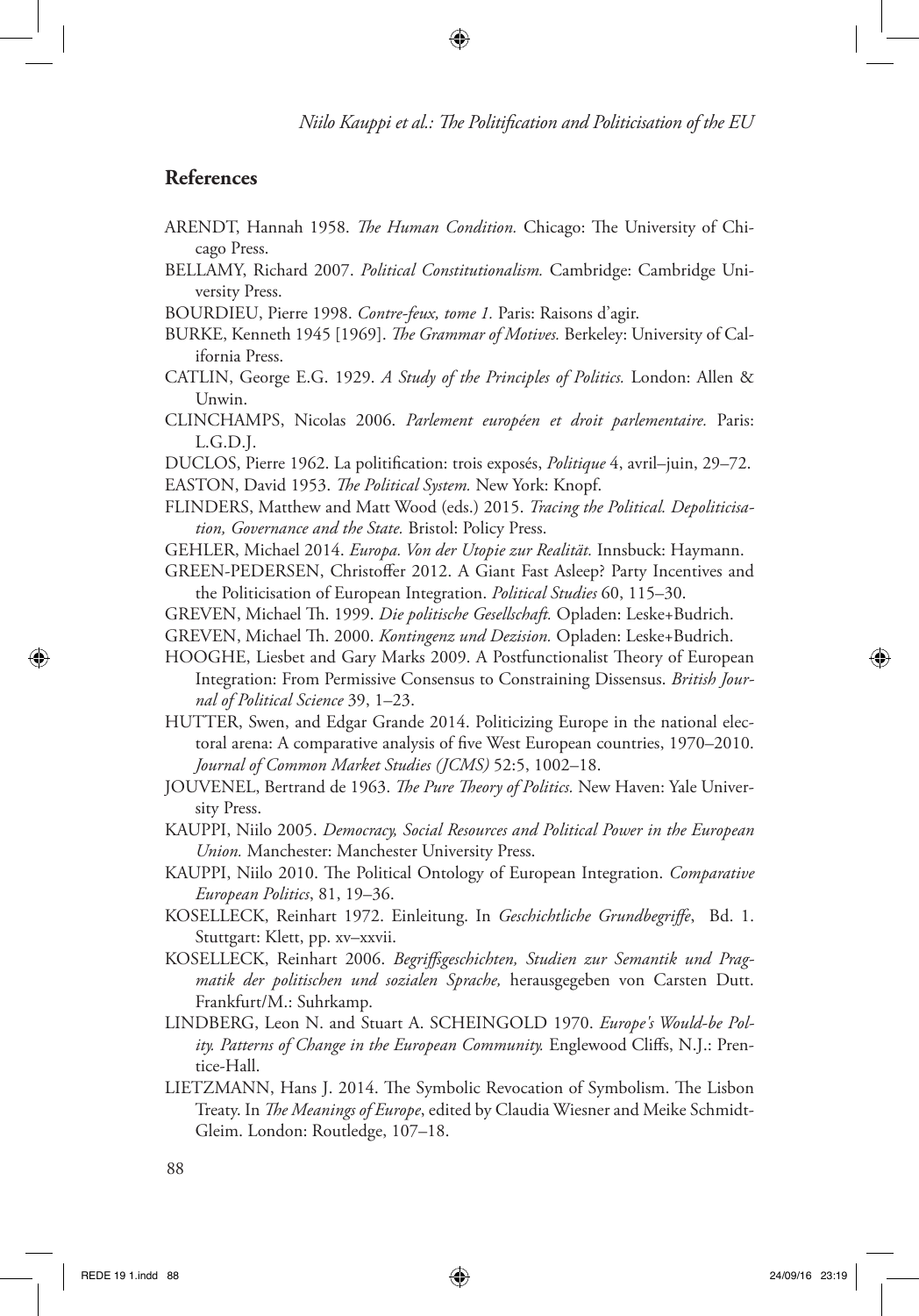MAIER, Charles S. (ed.) 1987. *Changing Boundaries of the Political: Essays on the Evolving Balance between State and Society, Public and Private in Europe.* Cambridge: Cambridge University Press.

⊕

- MANNHEIM, Karl 1929. [1978]. *Ideologie und Utopie.* Frankfurt/M: Schulte & Bulmke.
- MEYNAUD, Jean and Dusan Sidjanski 1965. *Science politique et intégration européenne.* Bulletin du Centre européen de la culture. Xe année no.6, janvier-mars.
- OAKESHOTT, Michael 1975 [1991]. *On Human Conduct.* Oxford: Clarendon Press.
- PALONEN, Kari 1985. *Politik als Handlungsbegriff. Horizontwandel des Politikbegriffs in Deutschland 1890–1933.* Helsinki: Societas Scientiarum Fennica.
- PALONEN, Kari 1989. Korrekturen zur Geschichte von "Politisierung". *Archiv für Begriffsgeschichte* Jg. 30, 215–24.
- PALONEN, Kari 1998. *Das "Webersche Moment". Zur Kontingenz des Politischen.*  Wiesbaden: Westdeutscher Verlag.
- PALONEN, Kari 2001. Transforming a Common European Concept to Finnish: Conceptual Changes in the understanding of "Politiikka", *Finnish Yearbook of Political Thought* 5, 113–53.
- PALONEN, Kari 2003. Four Times of Politics: Policy, Polity, Politicking and Politicization. *Alternatives* 38, 171–86.
- PALONEN, Kari 2006. *The Struggle with Time. A Conceptual History of "Politics" as an Activity.* Münster: LIT.
- PALONEN, Kari 2012. Reinhart Koselleck on Translation, Anachronism and Conceptual Change. In Martin Burke & Melvin Richter (eds.), *Why Concepts Matter? Translating Social and Political Thought.* Leiden: Brill 2012, 73–92.
- ROSANVALLON, Pierre 2008. *La contre-démocratie.* Paris: Seuil.
- ROSANVALLON, Pierre 2010. *La légitimité démocratique.* Paris: Seuil.
- ROSANVALLON, Pierre 2015. *Le bon gouvernement.* Paris: Seuil.
- SARTRE, Jean-Paul 1964 [1972]). L'alibi. In Jean-Paul Sartre, *Situations* VIII. Paris: Gallimard, 127–45.
- SIDJANSKI, Dusan 2003. En guide d'hommage: Karl W. Deutsch et son rôle dans le développement de la science politique européenne. *Revue internationale de politique comparée,* 10:4, 523–542.
- SKINNER, Quentin 1974. Some Problems in the Analysis of Political Thought and Action. *Political Theory* 2, 277–303.
- SKINNER, Quentin 1988. A Reply to My Critics. In James Tully ed., *Meaning and Context. Quentin Skinner and his Critics.* Cambridge: Polity, 231–88.
- SKINNER, Quentin 1998. *Liberty before Liberalism.* Cambridge: Cambridge University Press.
- SKINNER, Quentin 2002. *Visions of Politics,* vol. 1. *Regarding Method.* Cambridge: Cambridge University Press.
- STATHAM, Paul and Hans-Jörg Trenz 2013. *The Politicization of Europe. Contesting the Constitution in the Mass Media.* New York: Routledge.
- STATHAM, Paul and Hans-Jörg Trenz 2014. Understanding the Mechanisms of EU Politicization: Lessons from the Eurozone Crisis. *Comparative European Politics* 133, 287–306.

◈